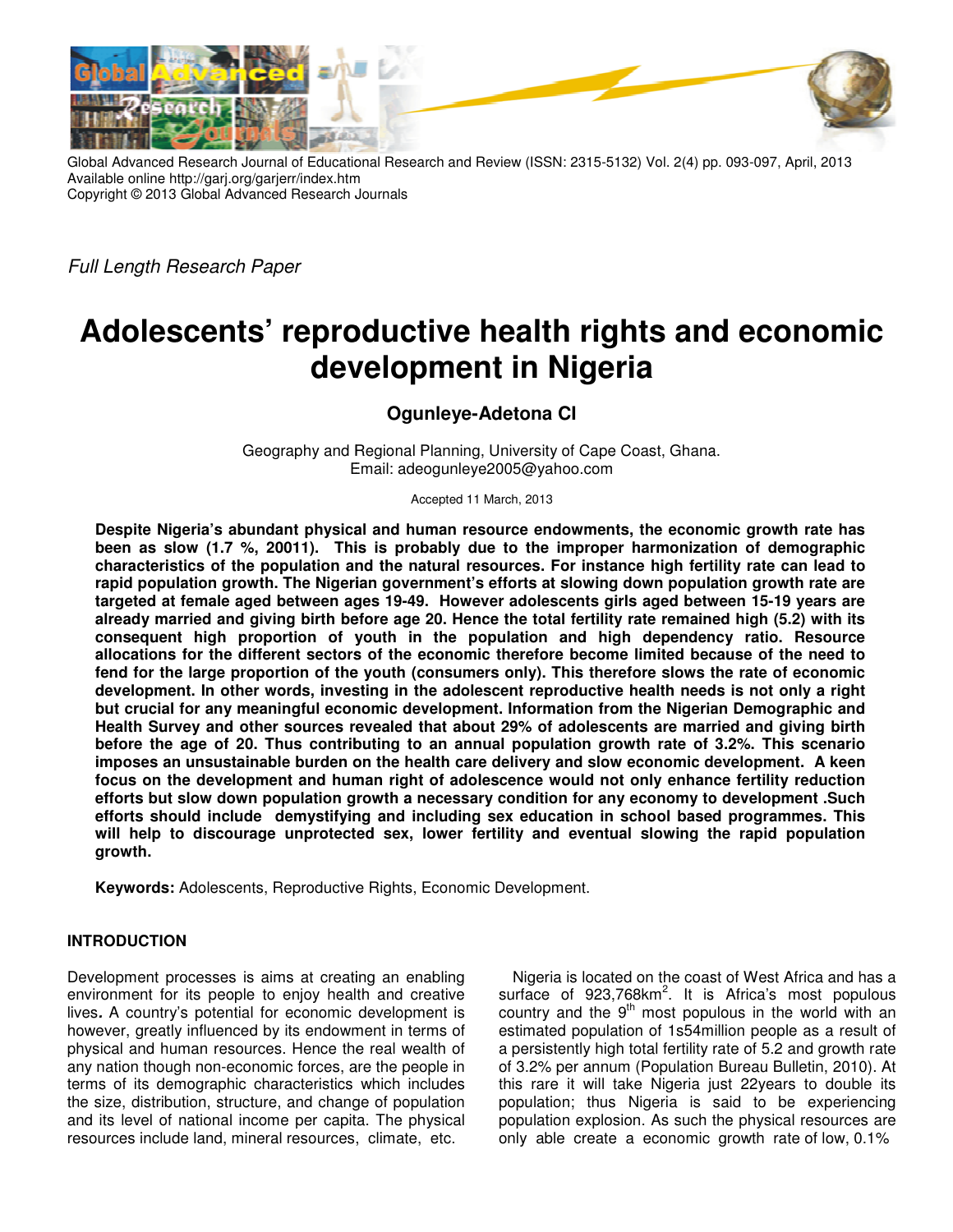(1996) to 1.7 (2009), GDP \$99billion and per capita income of \$752, which is far below \$1,060 for West Africa (World Bank, 2009).

Decline in oil price, a major contributor to the GDP, coupled with government's over ambitious industrialization, neglect of agriculture and excessive foreign borrowing, led to prolongation of the economic stagnation and declining. Nigeria is ranked 13 amongst poorest countries because about 66% live below the United Nations\$1.25 per day and human development index of 158, despite the abundant natural resources. The health care and general living conditions in Nigeria are poor, especially for children and women. Infant and under five mortality is high 86 per 1000 live births because of the weaken public healthcare system where there is low coverage of key intervention leading the persistently high disease burden. This coupled with a persistently high population growth rate of 3.20% per annum and total fertility rate of 5.2, prompted a review of the national population policy in Nigeria. This phenomenon is due to the policy makers' inadequate understanding of the economy as an interdependent social system, in which economic and non-economic forces are continuously interacting in ways that are, at times, self-enforcing and at other times, contradictory. Controlling population growth is therefore necessary for solving the economic development. Hence analyzing relevant current demographic levels and past trend is therefore a necessary first step in the construction of population forecast which, in turn, will form the underpinning of national plans for economic development programs and explicit population and health policies in some cases.

Maternal and child health status is a good indicator of the health care services of any nation. For instance

World Health Organization (2001) revealed that women especially the adolescent mothers suffer injuries during child especially in developing countries. Such injuries like pelvic inflammatory diseases ruptured uterus and damaged reproductive tract all of which can lead to complications if not repaired. At least 1,600 adolescent mothers die every day from complications during pregnancy and childbirth with 90% of these deaths occurring in the developing countries (Luthra, 2005). Also 15 million adolescent mothers annually suffer from longterm complications and injuries during pregnancy and child birth (World Health Organization, 2002; Population Reference Bureau, 2010). About 112 infants in Nigeria die annually due to poor antenatal care. (National Population Commission, 2009). Female especially adolescents often face discrimination in health and other obstacles in accessing health care. For instance political and cultural barriers limit adolescents' access to family planning the young and adolescents mothers. In some countries unmarried adolescents are denied access to family planning services for it is believed that such

opportunity will promote promiscuity. Yet about 40% of girls in the developing countries give birth before age 20

Accordingly participants at the 1995 United Nations International Conference on Population and Development, Cairo made a collective commitment to improve women's status and to make family planning and other reproductive health services universally available to all persons reproducing in developing countries by the year 2015. The emphasis is on reproductive health because it was realized that 25.50% of treatable or preventable diseases among mothers are related to reproduction. Maintaining a healthy reproductive organ during and long after completing nature's fundamental function of reproduction is in the best interest of the human race. In other words, the survival of the family, the community and progress of any nation depends on the health of its women particularly the adolescents. In this vein the Nigerian put in place several policies and plans to enhance child and maternal survival. These include national immunization and standard practice (1996), exclusive breast feeding (2001), a national health policy prioritizing maternal and child health in 1994. The specific demography objectives was to extend coverage of family planning services to half of all women of child bearing age 15-49byears 1995 and in 80% by 2000. This is in view of the believed these category of people are responsible for the high population growth. However this same group often dies at child birth. Therefore a need to reduce maternal mortality, an important measure of a nation's health care performance or status cannot be over emphasized. The strategies adopted to achieve these **objectives include** 

 Increase age at first marriage in order to reduce total fertility rate**.**

Promote population education in school curriculum starting from the Secondary school.

Integrate family planning services with anti- natal and child bearing services**.**

Encourage girl child schooling to discourage early marriage.

# **AIM AND OBJECTIVES**

Women of the reproductive age are made up of the adolescent 10-24 years, adult 25-49 years and too old 49+ years but still giving birth. This research work is aimed at explaining the relationship between adolescent maternal and child mortality and adolescent maternal reproductive health. The following objectives are to be pursued to achieve this aim. Identify the age specific reproductive health needs**.** 

Identify factors responsible for continuous high maternal and child mortality rate.

Identify the age specific reproductive health problems of the various categories. Highlight the success level of the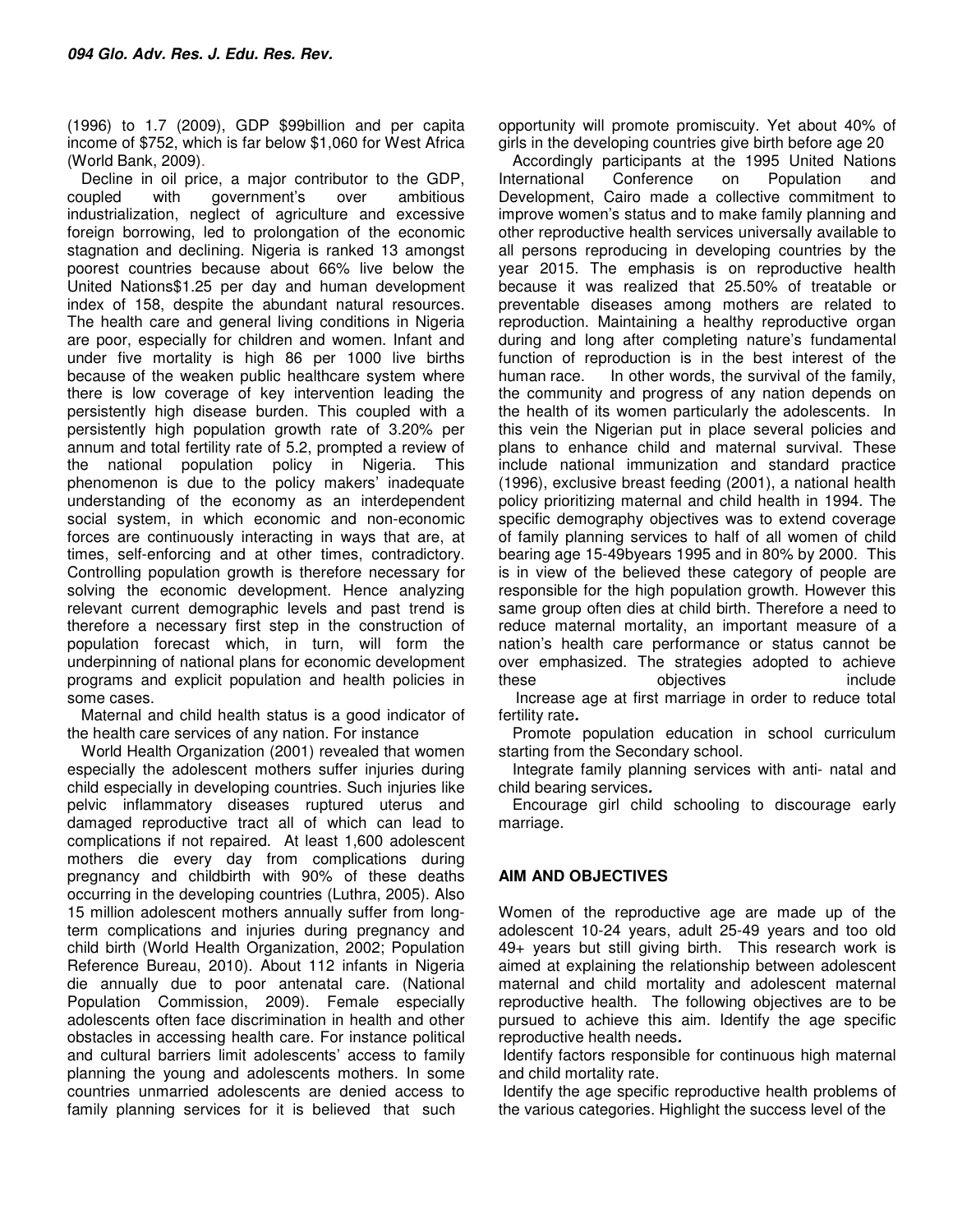maternal health policy according to the set goals in Nigeria.

Suggestions were made from the findings of this research on how to improve the maternal health status and reduce infant and under five mortality rates. Since children are important assets to any nations, attempt at ensuring their survival cannot be over emphasized.

### **METHODOLOGY**

#### **Sources and types of data required**

The main source of data for this research is secondary. Therefore relevant documents are sources from Population and Demographic Data from Nigeria National Population Documents, Population Reference Bureau of United Nation, World Health Organization data sheets on demographic characteristics etc.

#### **Method of Data Analysis**

This research work is basically an evaluation of Nigerian Health Policy particularly the aspect of maternal health. Hence descriptive statistical analysis and percentages were used to explain maternal health care and national health care services.

## **DISCUSSION**

The International Conference on Population and Development (ICPD) program of action defined the productive health as a state of complete physical mental and social reproductive well being. In order words men and women are well informed of and have access to safe, effective, affordable and acceptable method of fertility regulation. Consequently, they be able to have responsible, fulfilling and safe sexual life. Child care in infancy, child growth and adulthood especially with the reproductive ages are inclusive (UNFPA, 2002). Reproductive health is also not only about preventing and treating diseases but also about supporting normal functions of child bearing and child birth. In addition it is also about reducing the adverse outcome of pregnancy matter like disability, abortion, miscarriage, still birth and death. In a nut shell, reproductive health is a life enhancing process on how to nurture them in the face of adversities such as gender discrimination, inequalities, exploitation, conflicts and economic disruption (Bulletin of World Health Organization 2009).

The Nigerian national constitution of 19999 chapter iv article 42 prohibits unjustifiable discrimination on the bases of ethnic group, place of origin, sex, religion on political. The child right charter drafted in 1991 was adopted in September, 2003 advocate among other

things that every child has a right to life, is entitled to good health, protection from disease and proper medical care for survival, personal growth and development and should not be denied his/her right to health care. In this a child is defined as a person who has not attained the age of 18years. Adolescence is however a phase separate from both early childhood and adulthood, a period that requires special attention and protection.

#### **Age-Specific Reproductive Characteristics**

Earlier policies on maternal and child health services were overwhelmingly oriented towards child health and neglected mothers health (Rosenfilt 1985). Thus infant and child mortality still remained high because the death of a mother could lead to stunted growth, under weight or even premature death of the children. This implies that the health status of a mother is very much related t*o* child health status. Consequently by the mid 1980s, safe motherhood was identified as a serious health development *and maternal* health was accepted as a human right issue.

Women of child bearing age however are not homogenous. They include the adolescents, the adults and the too old for child bearing but still reproducing. All these categories of female have unique reproductive health needs which are not adequately met by the present maternal health care of the Nigerian health care system. This is evidence by their age specific maternal mortality rates and morbidity. The adolescent for instances are twice as likely to die from pregnancy related causes as are women in their 20s (UNICEF 1998). Also adolescents are less likely able to protect themselves from unwanted pregnancies and sexually transmitted and infections (STI) diseases than are older people. Adolescents are particularly vulnerable to malaria during pregnancies which is responsible for anemia in pregnancies. Also adolescents have difficult labour, vesicus- virgina- fistula (vvf), drop foot and still birth. In many cases they lack legal social and economic resources necessary to obtain family planning and other reproductive health services. For instances only about 26% of women below 20 years are attended to by skilled personnel during child birth also only 27% of single girls below 20 years that are single but sexually active are using modern contraceptives compared to 51% of women aged 20 years and above though single but sexually active (Population Reference Bureau, 2006).

Age of mother at birth is critical to maternal and child survival. On the average about 40% of women in less developed countries give birth before age 20.For Nigeria, the figure is about 27% and another 13% that are expected to give before the end of year 2006 (Population Reference Bureau, 2006) Children are at high risk of dying, if mothers are below 20 years. For instance in Nigeria infant mortality of mothers below age 20 is 159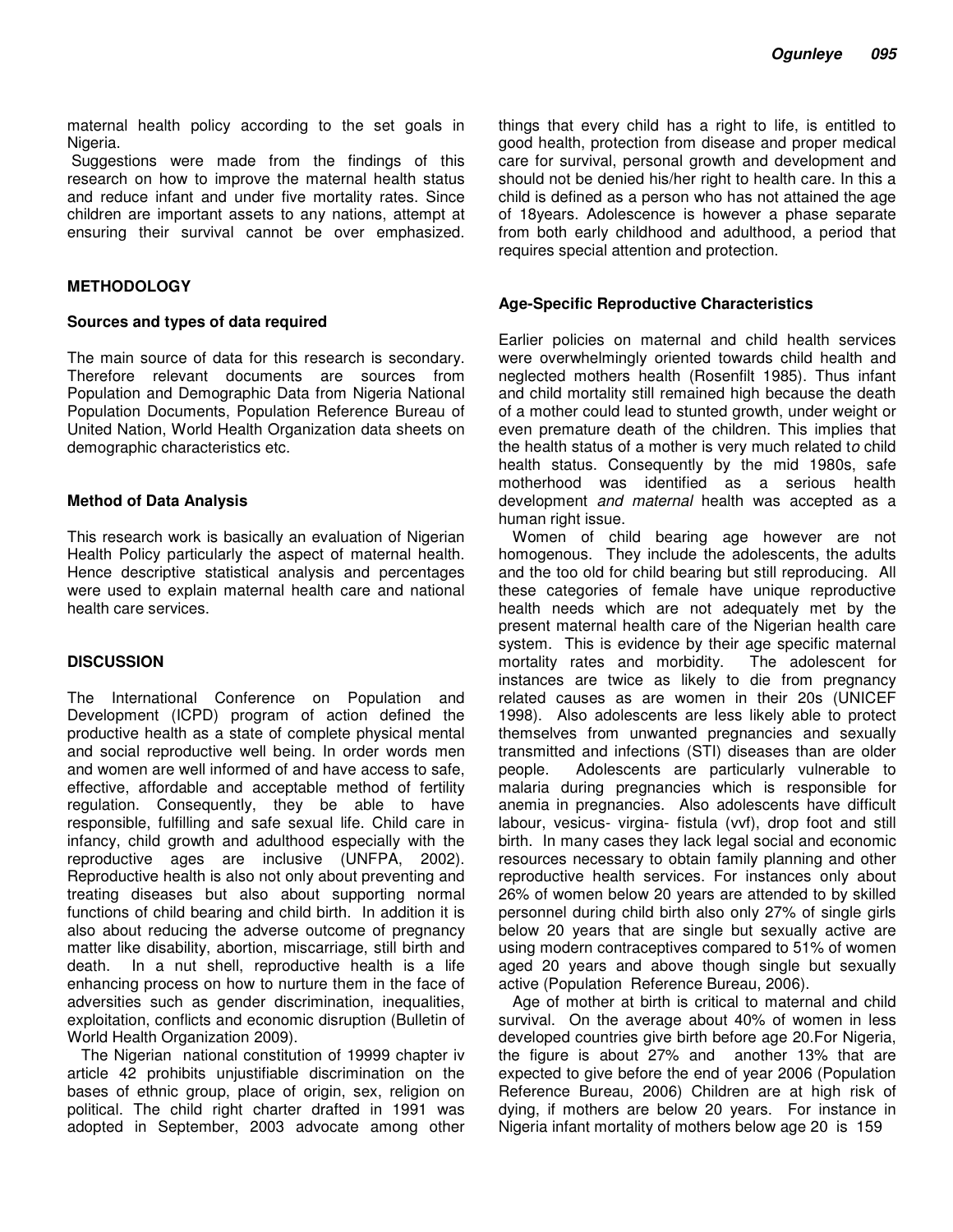per 1000 life- births compared to 122 per 1000 of mothers above 20 years. Pregnant girls who are below 15years old have mortality rates 7times higher than of women aged 20-24years (UNICEF,2010). Also mothers too old for child bearing, age 49+ have higher infant mortality of about 23% (National Population Commission, 2001). This is due to the fact that child survival in the first six years of life depends on breast feeding for the first six months because it believed to be the ideal nourishment which enhances a child's prospect of survival, thriving and speeds cognitive development .It also boost infants immunity against commonly fatal diarrheal, dehydration, respiratory infections and other ailments that easily kills these children. Unfortunately the adolescents are ill equipped for breast feeding. In addition children born by adolescents often have low birth weight, premature babies and high infant morbidity (Newcome, et al 1997). Child risk measurement (CRM) is an attempt to capture some of the risks a child faces until the age 18.For children in sub- Saharan Africa it is high 61% and 57% for Nigeria (The Progress of Nations, 1999). Among the five factors used to measure CRM is under five mortality and moderate to severe under weight and primary school attendance.

Things have changed especially for the adolescents than their parents. They are now more educated, healthier and more urbanized. Due to their good health and modernization, the onset of puberty is occurring earlier for them. Consequently the adolescents have longer period of life time during which they are sexually active. In Nigeria about 28% of female adolescent and unmarried have had sex before age 18 compared to 24% for their male counterpart. Also about 33% adolescents in Nigeria are getting married before age 18 and therefore recording higher fertility of about 5.9 in Nigeria (Population Reference Bureau 2010). Their body however may just be capable of reproducing but their social psychological dimension may not yet be matured to undertake childbearing. Consequently, the proportion of female adolescent with STI or pregnancy related problems are on the increase 22% with HIV (United Nation Children Education Fund, 2009).

One of the National policy thrust of increasing age at first marriage in order to reduce period of sexuality and fertility recorded a little success by increasing age at first marriage from 18 to19 years However ,child marriage is still high, about 39% marry and are giving birth before they are 18years. Yet their fertility is still high 5.7 (Population Reference Bureau, 2010). This could be due to modernization on which lead to breakdown of traditions and exposure to information. Increased premarital sex among adolescent has increased. For instance about 39% of young women below 18 years in Nigeria have had sexual experience (Population Reference Bureau, 2010). Such practices therefore, expose them to high risk of unintended pregnancies, unsafe abortion, births outside of marriage and STI's including HIV/AIDS (Population

Reference Bureau, 2010).

Unsafe abortions which are sometimes self-induced can result in severe illness, infertility and death. Complications from unsafe abortions are leading causes of deaths among teenagers in some countries (Senderowitz, 1990). In many cases these adolescents lack the legal social and economic resources necessary to obtain family planning and other reproductive health services. Many of them therefore engaged in illegal or unsafe abortion. And this is said to bea school girls'' problem in Nigeria (UNICEF,2010) In fact Where safe abortions exist, access is often restricted for teenage girls. This is evidence by the low proportion (27%) of single but sexually active women below 20 years using modern contraceptives (Nigeria Demographic and Health Survey, 2008).

The maternal aspect of Nigeria's health policy assumes that all women in the reproductive age group are married As such, most of the youth reproductive health programs, are geared towards young people engaged in consensual sex. However in many countries young women are under strong social and pear group pressure to engage in premarital sex which may not be consensual but sexual abuse. Such young women are at high risk of unintended pregnancies, physical injury and psychological trauma. Teenage pregnancies are major cause of school dropout amongst girls in Nigeria. In fact out of the 127 pregnant school girls 52% were expelled from school, 20% were ashamed to return to school 5% could not continue schooling because parents refused to fund them 8% were forced to marry. Heise et al (1998) in their studies confirmed this assertion by adding that young people that are sexually abused are more likely to engage in high – risk sexual behaviors than those who have not been abused. Pregnant girls who are under 20year suffer more pregnancy and delivery complication like toxemia, anemia, premature and prolonged than women who are 20yeasrs and above.

Adolescent nonconsensual sex has not adequately received the needed attention until recently when ICPD, adolescents were identified as being vulnerable and that their reproductive health is of critical importance. Female adolescence reproductive health and sexuality has to be handled in a way that is safe and socially acceptable. This is because young people's needs vary tremendously depending on their stage of life-puberty, adolescent and early adulthood and in the context of the community or society in which they live. This is because adolescent females in particular, operate under different sociocultural norms. As such their experience varies within and between nations. Thus generalization about young people in order to improve on the reproductive health care particularly in Nigeria may not solve problem.

## **Conclusion and Policy Implication**

Young people form the largest proportion of Nigeria's